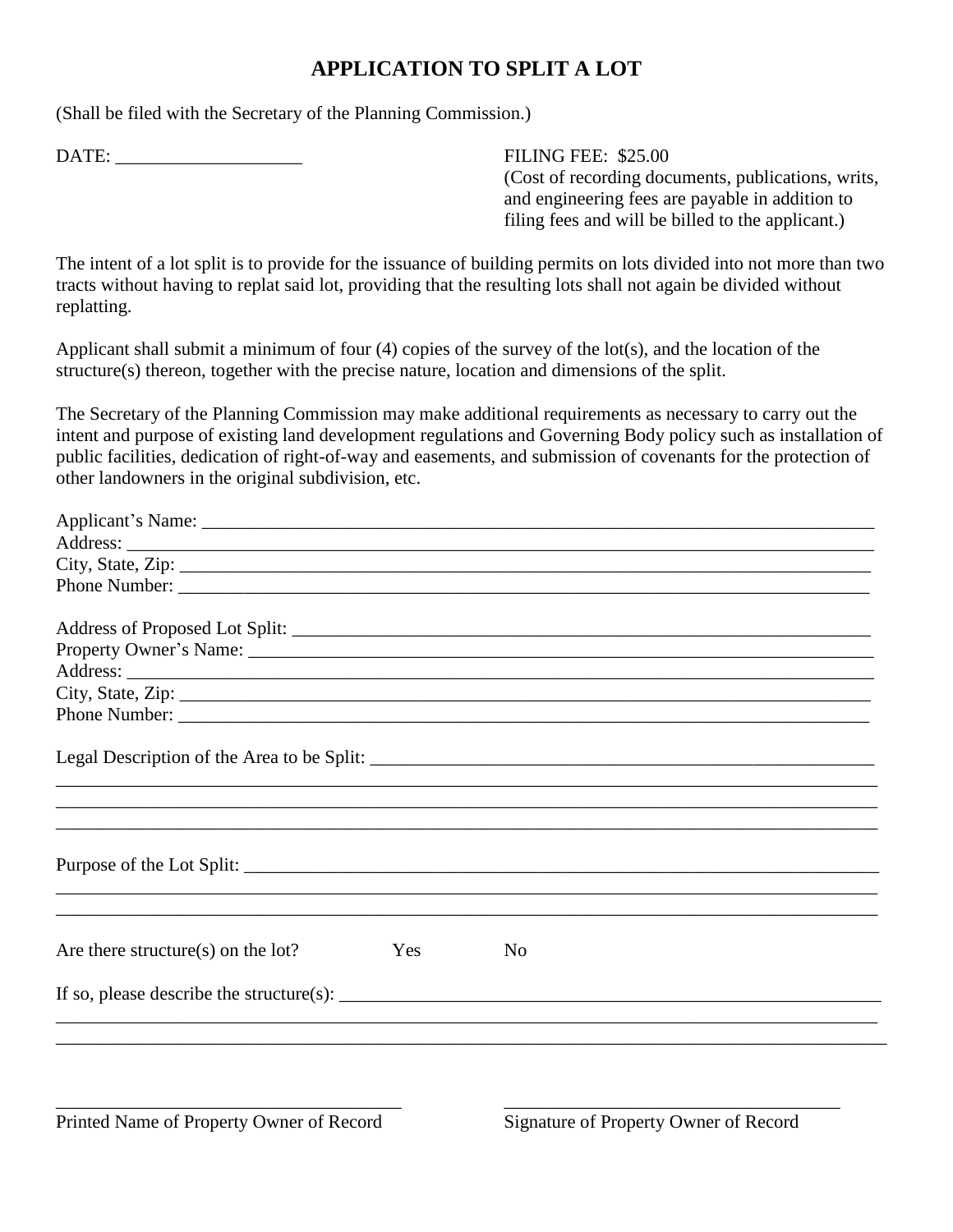## **OFFICIAL USE ONLY**

(Application shall be approved or disapproved within thirty (30) days of application.)

| 1. | Are there structures on the lot?                                                                                                                                                                                                                          | Yes | No             |
|----|-----------------------------------------------------------------------------------------------------------------------------------------------------------------------------------------------------------------------------------------------------------|-----|----------------|
| 2. | Is a new street or alley needed or<br>proposed?                                                                                                                                                                                                           | Yes | N <sub>0</sub> |
| 3. | Is a vacation of streets, alleys, set<br>back lines, access control or<br>easement required or proposed?                                                                                                                                                  | Yes | No             |
| 4. | Will there be a significant increase<br>in service requirements? (i.e. utilities,<br>schools, traffic control, streets, etc.;<br>or will such action interfere with<br>maintaining existing service levels<br>(i.e. additional curb cuts, repaving, etc)? | Yes | No             |
| 5. | Is there less street right-of-way than<br>required by these regulations unless<br>such dedication can be made by<br>separate instrument?                                                                                                                  | Yes | No             |
| 6. | Have all easement requirements been<br>satisfied?                                                                                                                                                                                                         | Yes | No             |
| 7. | Will a substandard-sized lot or parcel<br>be created?                                                                                                                                                                                                     | Yes | No             |
| 8. | Has the lot previously been split in<br>accordance with these regulations?                                                                                                                                                                                | Yes | No             |

**DATE DISAPPROVED: \_\_\_\_\_\_\_\_\_\_\_\_\_\_\_\_\_\_\_\_\_\_\_ \_\_\_\_\_\_\_\_\_\_\_\_\_\_\_\_\_\_\_\_\_\_\_\_\_\_\_**

Secretary of the Planning Commission

If disapproved, the applicant may appeal the decision to the Planning Commission at the next regular session.

**DATE APPROVED: \_\_\_\_\_\_\_\_\_\_\_\_\_\_\_\_\_\_\_\_\_\_\_\_\_\_\_** \_\_\_\_\_\_\_\_\_\_\_\_\_\_\_\_\_\_\_\_\_\_\_\_\_\_\_

Secretary of the Planning Commission

If approved, and after all conditions have been met, the Secretary of the Planning Commission shall sign and furnish a certificate of approval to be affixed to the lot split survey, and a certified copy thereof shall be filed with the Register of Deeds, and the official designated to issue building or occupancy permits, and a copy shall be furnished to the applicant.